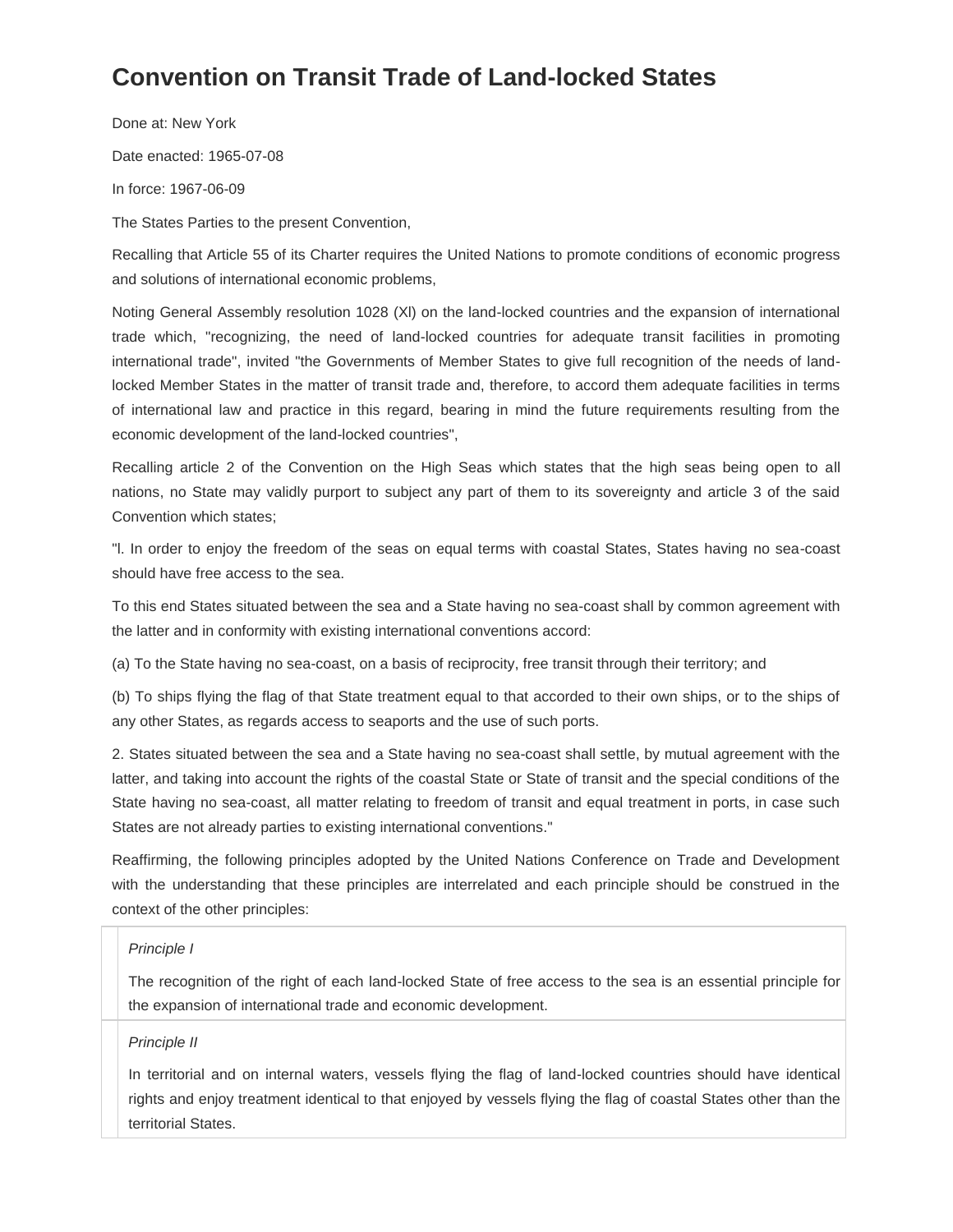#### *Principle III*

In order to enjoy the freedom of the seas on equal terms with coastal States, States having no sea-coast should have free access to the sea. To this end States situated between the sea and a State having no seacoast shall by common agreement with the latter and in conformity with existing international conventions accord to ships flying the flag of that State treatment equal to that accorded to their own ships or to the ships of any other State as regards access to seaports and the use of such ports.

#### *Principle IV*

In order to promote fully the economic development of the land-locked countries, the said countries should be afforded by all States, on the basis of reciprocity, free and unrestricted transit, in such a manner that they have free access to regional and international trade in all circumstances and for every type of goods.

Goods in transit should not be subject to any customs duty.

Means of transport in transit should not be subject to special taxes or charges higher than those levied for the use of means of transport of the transit country.

#### *Principle V*

The State of transit, while maintaining full sovereignty over its territory, shall have the right to take all indispensable measures to ensure that the exercise of the right of free and unrestricted transit shall in no way infringe its legitimate interests of any kind.

#### *Principle VI*

In order to accelerate the evolution of a universal approach to the solution of the special and particular problems of trade and development of land-locked countries in the different geographical areas, the conclusion of regional and other international agreements in this regard should be encouraged by all States.

#### *Principle VII*

The facilities and special rights accorded to land-locked countries in view of their special geographical position are excluded form the operation of the most-favoured-nation clause.

## *Principle VIII*

The principles which govern the right of free access to the sea of the land-locked State shall in no way abrogate existing agreements between two or more contracting parties concerning the problems, nor shall they raise an obstacle as regards the conclusions of such agreements in the future, provided that the latter do not establish a regime which is less favourable than or opposed to the above-mentioned provisions.

Have agreed as follows:

## **Article 1**

## **Definitions**

For the purpose of this Convention,

The term "land-locked State" means any Contracting State which has no sea-coast;

a.

b. the term "traffic in transit" means the passage of goods including unaccompanied baggage across the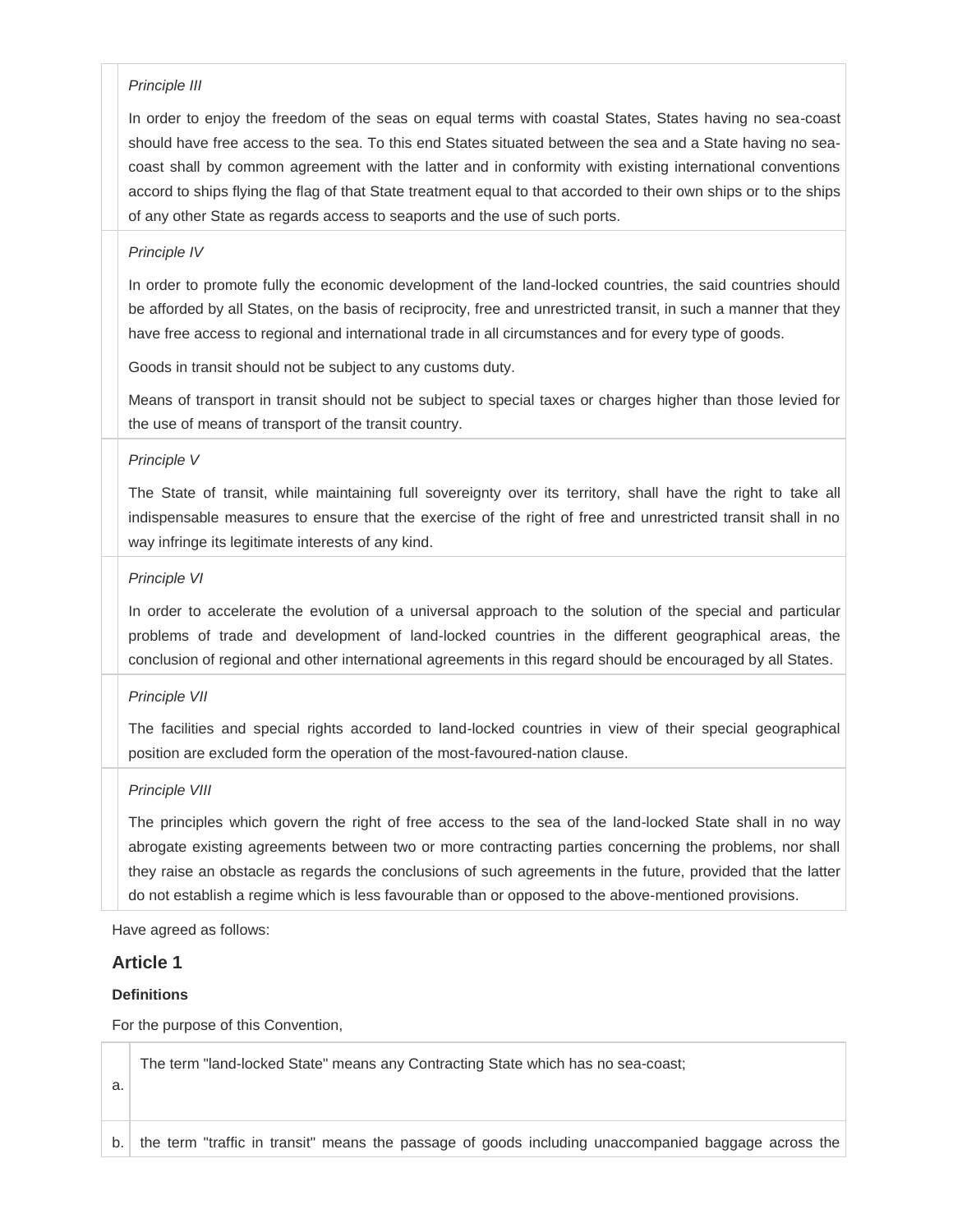territory of a Contracting State between a land-locked State and the sea when the passage is a portion of a complete journey which begins or terminates within the territory of that land-locked State and which includes sea transport directly preceding or following such passage. The trans-shipment, warehousing, breaking bulk, and change in the mode of transport of such goods as well as the assembly, disassembly or reassembly of machinery and bulky goods shall not render the passage of goods outside the definition of "traffic in transit" provided that any such operation is undertaken solely for the convenience of transportation.

Nothing, in this paragraph shall be construed as imposing an obligation on any Contracting State to establish or permit the establishment of permanent facilities on its territory for such assembly, disassembly or reassembly;

- c. the term "transit State" means any Contracting State with or without a sea-coast, situated between a landlocked State and the sea, through whose territory "traffic in transit" passes:
- d. the term "means of transport" includes:

| (i)   | any railway stock, seagoing and river vessels and road vehicles;                                                                                                                          |
|-------|-------------------------------------------------------------------------------------------------------------------------------------------------------------------------------------------|
| (ii)  | where the local situation so requires porters, and pack animals:                                                                                                                          |
| (iii) | if agreed upon by the Contracting States concerned, other means of transport and pipelines and<br>gas lines when they are used for traffic in transit within the meaning of this article. |

## **Article 2**

#### **Freedom of transit**

- 1. Freedom of transit shall be granted under the terms of this Convention for traffic in transit and means of transport. Subject to the other provisions of this Convention, the measures taken by Contracting States for regulating and forwarding traffic across their territory shall facilitate traffic in transit on routes in use mutually acceptable for transit to the Contracting States concerned. Consistent with the terms of this Convention, no discrimination shall be exercised which is based on the place of origin, departure, entry, exit or destination or any circumstances relating to the ownership of the goods or the ownership, place of registration or flag of vessels, land vehicles or other means of transport used.
- 2. The rules governing the use of means of transport, when they pass across part or the whole of the territory of another Contracting State, shall be established by command agreement among the Contracting States concerned, with due regard to the multilateral international conventions to which these States are parties.
- 3. Each Contracting State shall authorize, in accordance with its laws, rules and regulations, the passage across or access to its territory of persons whose movement is necessary for traffic in transit.
- 4. The Contracting States shall permit the passage of traffic in transit across their territorial waters in accordance with the principles of customary international law or applicable international conventions and with their internal regulations.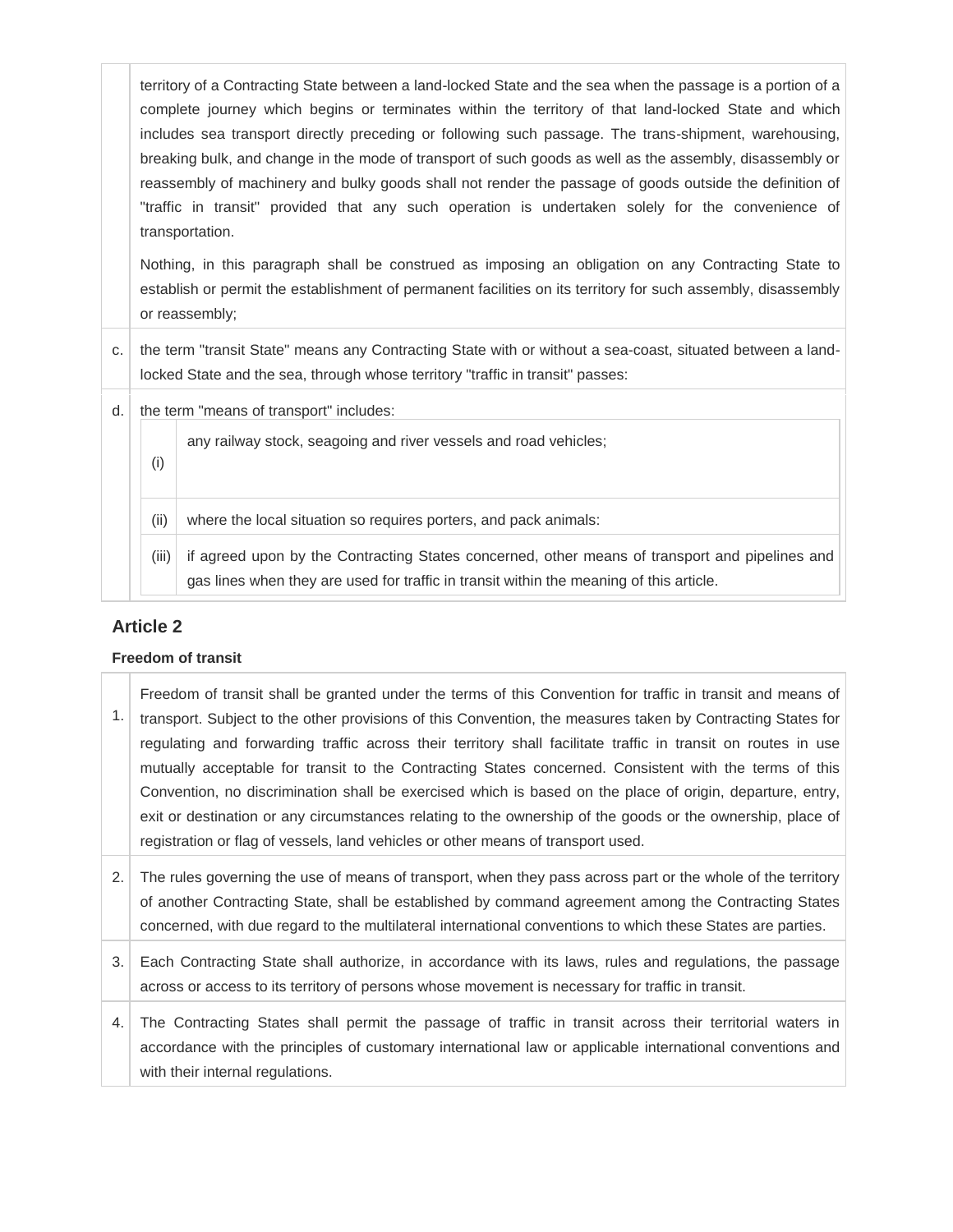#### **Customs duties and special transit dues**

Traffic in transit shall not be subjected by any authority within the transit State to customs duties or taxes chargeable by reason of importation or exportation nor to any special dues in respect of transit. Nevertheless on such traffic in transit there may be levied charges intended solely to defray expenses of supervision and administration entailed by such transit. The rate of any such charges must correspond as nearly as possible with the expenses they are intended to cover and, subject to that condition, the charges must be imposed in conformity with the requirement of non-discrimi\-nation laid down in article 2, paragraph l.

## **Article 4**

#### **Means of transport and tariffs**

- 1. The Contracting States undertake to provide, subject to availability, at the points of entry and exit, and as required at points of trans-shipment, adequate means of transport and handling equipment for the movement of traffic in transit without unnecessary delay.
- 2. The Contracting States undertake to apply to traffic in transit, using facilities operated or administered by the State, tariffs or charges which, having regard to the conditions of the traffic and to considerations of commercial competition, are reasonable as regards both their rates and the method of their application. These tariffs or charges shall be so fixed as to facilitate traffic in transit as much as possible, and shall not be higher than the tariffs or charges applied by Contracting States for the transport through their territory of goods of countries with access to the sea. The provisions of this paragraph shall also extend to the tariffs and charges applicable to traffic in transit using facilities operated or administered by firms or individuals, in cases in which the tariffs or charges are fixed or subject to control by the Contracting State. The term "facilities" used in this paragraph shall comprise means of transport, port installations and routes for the use of which tariffs or charges are levied.
- 3. Any haulage service established as a monopoly on waterways used for transit must be so organized as not to hinder the transit of vessels.
- 4. The provisions of this article must be applied under the condi\-tions of non-discrimination laid down in article 2, paragraph 1.

## **Article 5**

#### **Methods and documentation in regard to customs, transport, etc**

| The Contracting States shall apply administrative and customs measures permitting the carrying out of<br>free, uninterrupted and continuous traffic in transit. When necessary, they should undertake negotiations to<br>agree on measures that ensure and facilitate the said transit.                                                                                                                  |
|----------------------------------------------------------------------------------------------------------------------------------------------------------------------------------------------------------------------------------------------------------------------------------------------------------------------------------------------------------------------------------------------------------|
| The Contracting States undertake to use simplified documentation and expeditious methods in regard to<br>customs, transport and other administrative procedures relating to traffic in transit for the whole transit<br>journey on their territory, including any trans-shipment, warehousing, breaking bulk, and changes in the<br>mode of transport as may take place in the course of such a journey. |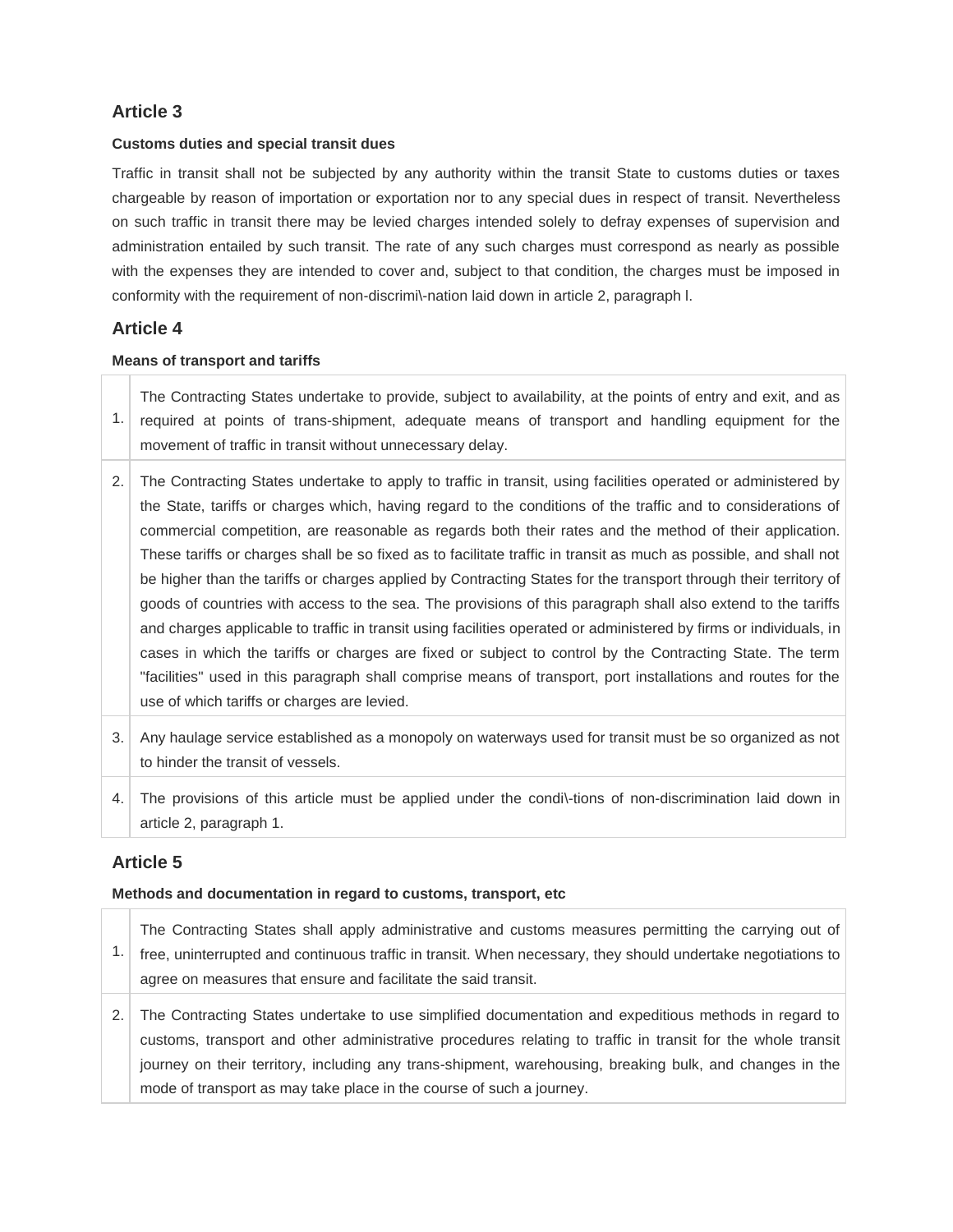## **Storage of goods in transit**

| The conditions of storage of goods in transit at the point of entry and exit, and at intermediate stages in the<br>transit State may be established by conditions of storage at least as favorable as those granted to goods<br>coming from or going to their own countries. |
|------------------------------------------------------------------------------------------------------------------------------------------------------------------------------------------------------------------------------------------------------------------------------|
| The tariffs an charges shall be established in accordance with Article 4.                                                                                                                                                                                                    |

# **Article 7**

## **Delays or difficulties in traffic in transit**

| Except in eases of force majeure all measures shall be taken by Contracting States to avoid delays in or<br>restrictions on traffic in transit.                                                                   |
|-------------------------------------------------------------------------------------------------------------------------------------------------------------------------------------------------------------------|
| Should delays or other difficulties occur in traffic in transit, the competent authorities of the transit State or<br>States and of the Land-locked State shall co-operate towards their expeditious elimination. |

# **Article 8**

#### **Free zones or other customs facilities**

1. For convenience of traffic in transit, free zones or other customs facilities may be provided at the ports of entry and exit in the transit States by agreement between those States and the land-locked States.

2. Facilities of this nature may also be provided for the benefit of land-locked States in other transit States which have no sea-coast or seaports.

## **Article 9**

## **Provision of greater facilities**

This Convention does not entail in any way the withdrawal of transit facilities which are greater than those provided for in the Convention and which under conditions consistent with its principles, are agreed on between Contracting States or granted by a Contracting State. The Convention also does not preclude such grant of greater facilities in the future.

## **Article 10**

## **Relation to most-favoured-nation clause**

- 1. The Contracting States agree that the facilities and special rights accorded by this Convention to landlocked States in view of their special geographical position are excluded from the operation of the mostfavoured-nation clause. A land-locked State which is not a Party to this Convention may claim the facilities and special rights accorded to land-locked States under this Convention only on the basis of the mostfavoured-nation clause of a treaty between that land-locked State and the Contracting State granting such facilities and special rights.
- 2. If a Contracting State grants to a land-locked State facilities or special rights greater than those provided for in this Convention, such facilities or special rights may be limited to that land-locked State, except in so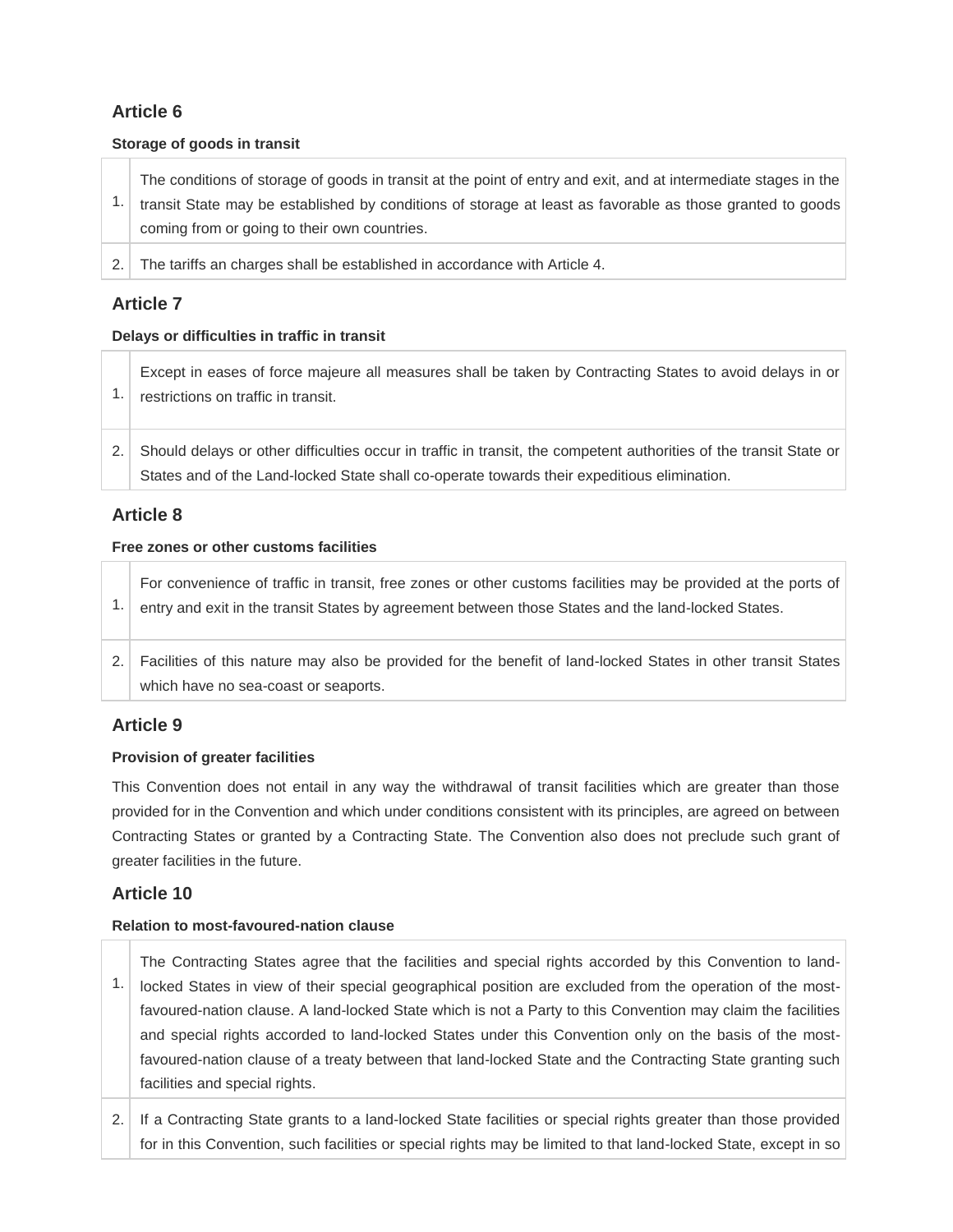far as the withholding of such greater facilities or special rights from any other land-locked State contravenes the most-favored-nation provision of a treaty between such other land-locked State and the Contracting State granting such facilities or special rights.

## **Article 11**

## **Exceptions to Convention on grounds of public health, security, and protection of intellectual property**

1. No Contracting State shall be bound by this Convention to afford transit to persons whose admission into its territory is forbidden, or for goods of a kind of which the importation is prohibited, either on grounds of public morals, public health or security, or as a precaution against diseases of animals or plants or against pests.

- 2. Each Contracting State shall be entitled to take reasonable precautions and measures to ensure that persons and goods, particularly goods which are the subject of a monopoly, are really in transit, and that the means of transport are really used for the passage of such goods, as well as to protect the safety of the routes and means of communication.
- 3. Nothing in this Convention shall affect the measures which a Contracting State may be called upon to take in pursuance of provisions in a general international convention, whether of a worldwide or regional character, to which it is a party, whether such convention was already concluded on the date of this Convention or is concluded later, when such provisions relate:

(a) to export or import or transit of particular kinds of articles such as narcotics, or other dangerous drugs, or arms; or

- (b) to protection of industrial, literary or artistic property, or protection of trade names, and indications of source or appellations of origin, and the suppression of unfair competition.
- 4. Nothing in this Convention shall prevent any Contracting State from taking any action necessary for the protection of its essential security interests.

# **Article 12**

## **Exceptions in case of emergency**

The measures of a general or particular character which a Contracting State is obliged to take in case of an emergency endangering its political existence or its safety may, in exceptional cases and for as short a period as possible, involve a deviation from the provisions of this Convention on the understanding that the principle of freedom of transit shall be observed to the utmost possible extent during such a period.

# **Article 13**

## **Application of the Convention in time of war**

This Convention does not prescribe the rights and duties of belligerents and neutrals in time of war. The Convention shall, however, continue in force in time of war so far as such rights and duties permit.

# **Article 14**

## **Obligations under the Convention and rights and duties of United Nations Members**

This Convention does not impose upon a Contracting State any obligation conflicting with its rights and duties as a Member of the United Nations.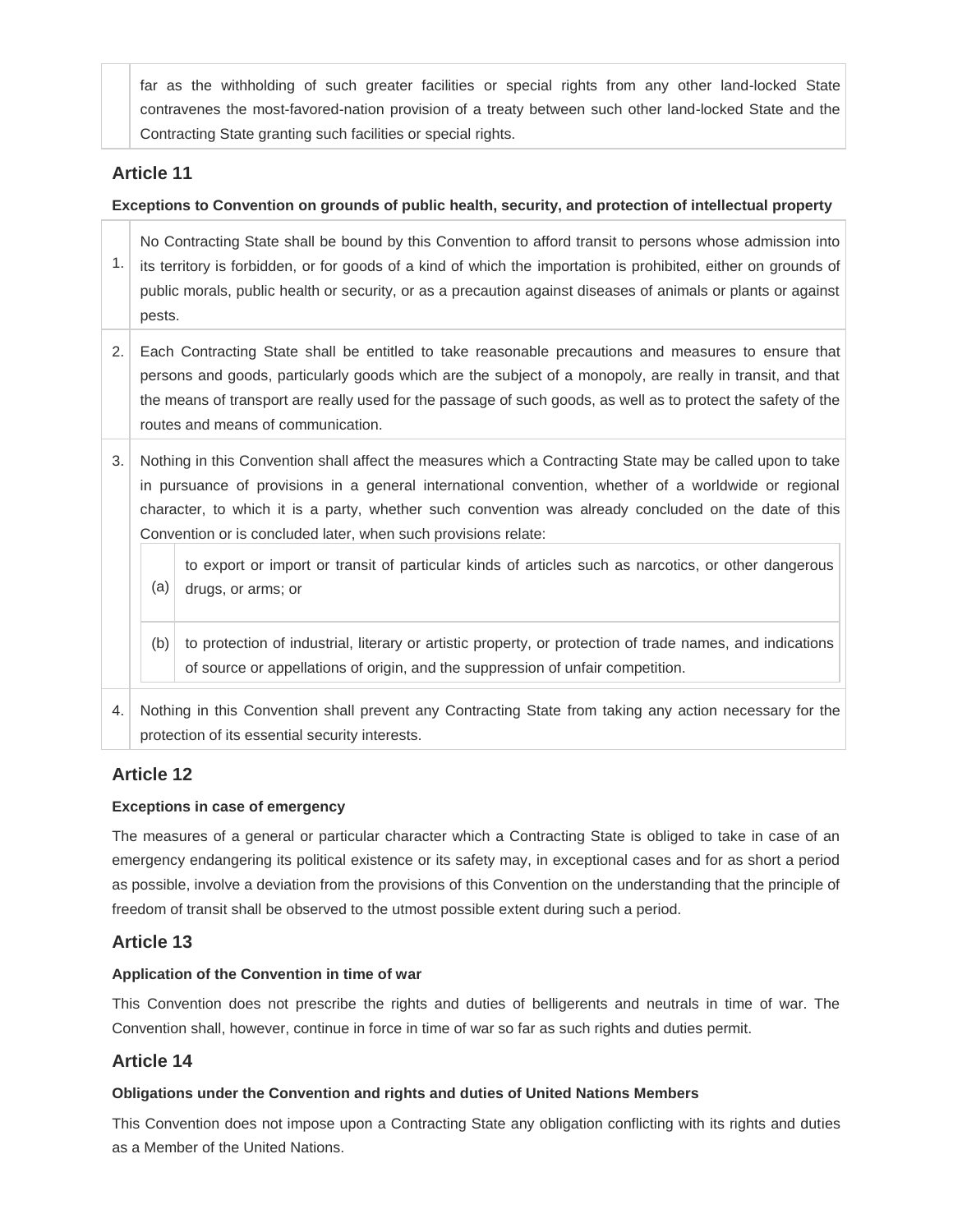## **Reciprocity**

The provisions of this Convention shall be applied on a basis of reciprocity.

# **Article 16**

#### **Settlement of disputes**

- 1. Any dispute which may arise with respect to the interpretation of application of the provisions of this Convention which is not settled by negotiation or by other peaceful means of settlement within a period of nine months shall, at the request of either party, be settled by arbitration. The arbitration commission shall be composed of three members. Each party to the dispute shall appoint one member to the commission, while the third member, who shall be the Chairman, shall be chosen in common agreement between the parties. If the parties fail to agree on the designation of the third member within a period of three months, the third member shall be appointed by the President of the International Court of Justice. In case any of the parties fail to make an appointment within a period of three months the President of the International Court of Justice shall fill the remaining vacancy or vacancies.
- 2. The Arbitration commission shall decide on the matter placed before it by simple majority and its decisions shall be binding on the parties.
- 3. The Arbitration commission or other international bodies charged with settlements of disputes under this Convention shall inform, through the Secretary-General of the United Nations, the other Contracting States of the existence and nature of disputes and of the terms of their settlements.

# **Article 17**

## **Signature**

This present Convention shall be open until 31 December, 1965 for signature by all States Members of the United Nations or of any of the specialized agencies or Parties to the Statute of the International Court of Justice, and by any other State invited by the General Assembly of the United Nations to become a Party to the Convention.

## **Article 18**

## **Ratification**

The present Convention is subject to ratification. The instruments of ratification shall be deposited with the Secretary-General of the United Nations.

## **Article 19**

#### **Accession**

The present Convention shall remain open for accession by any State belonging to any of the four categories mentioned in article 17. The instruments of accession shall be deposited with the Secretary-General of the United Nations.